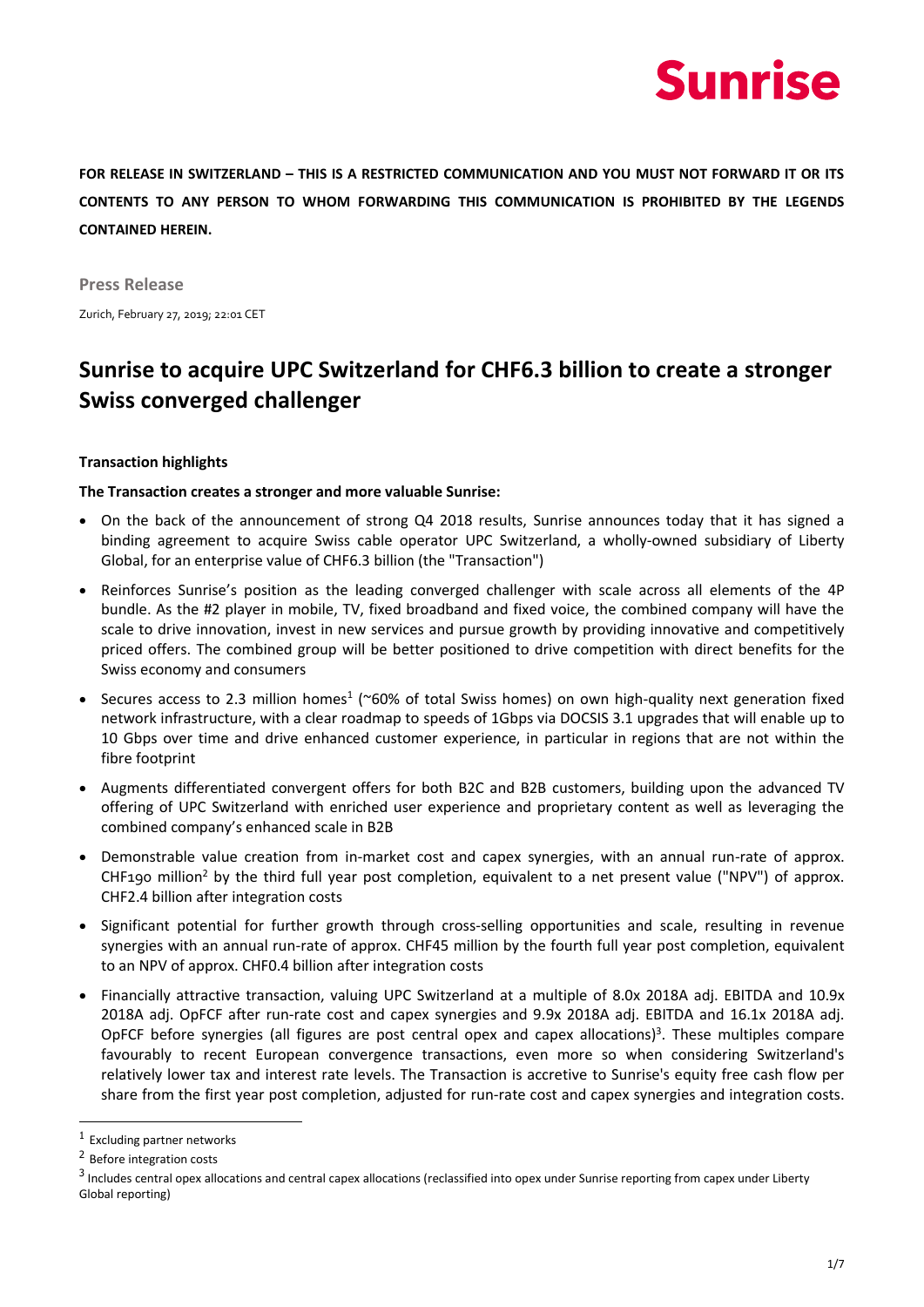The returns from the Transaction are expected to exceed the weighted average cost of capital of UPC Switzerland by the third full year from completion

- Sunrise is committed to maintaining a prudent capital structure and retaining its existing progressive dividend policy. The Board of Directors will propose a dividend per share ("DPS") at the annual general meeting ("AGM") for 2018 of CHF4.20 and Sunrise reiterates its annual 2018-2020 DPS growth guidance of 4-6%<sup>4</sup>. Upon meeting its 2019 guidance, Sunrise expects to propose a DPS in the range of CHF4.35-4.45<sup>4</sup>
- As part of the Transaction, Sunrise will acquire a portion of the target group's outstanding debt of approx. CHF3.6 billion. Sunrise will also undertake a rights issue in order to raise approx. CHF4.1 billion to fund the residual cash payment of approx. CHF2.7 billion (subject to a customary closing adjustment mechanism) and repay approx. CHF1.1 billion of certain existing Sunrise debt, resulting in leverage of approx. 3.0x LTM net debt/EBITDA<sup>5</sup>, or approx. 2.7x LTM net debt/EBITDA<sup>5</sup> adjusted for run-rate cost synergies
- The Transaction is subject to receipt of regulatory clearance and approval of the rights issue by an extraordinary general meeting ("EGM") of Sunrise; the regulatory approval is expected to be obtained in the second or third quarter of 2019 and the closing of the Transaction is expected to take place during the second half of 2019

# **Statements from Sunrise's CEO and Chairman**

Commenting on the Transaction, Olaf Swantee, CEO of Sunrise said: "Today's announcement is an important milestone for Sunrise, our customers, employees and shareholders. Together with UPC Switzerland, we will create a stronger, truly converged challenger and significant value for our shareholders. We are committed to accelerating innovation and enhancing customers' experience, building on the enlarged scale of the combined business and superior next generation network infrastructure. We have undertaken an extensive due diligence exercise, which gives us a lot of confidence in the deliverability of the synergies. We are excited about the prospects of the combined business."

Peter Kurer, Chairman of the Board of Directors of Sunrise added: "The Board is very pleased with today's announcement that creates a stronger and more valuable Sunrise. We have full confidence in management's ability to integrate UPC Switzerland smoothly and realise the significant synergies from the combination, to continue to deliver strong financial results and reward our shareholders for their support. We look forward to this new chapter in Sunrise's history."

## **Introduction**

Sunrise Communications Group AG ("Sunrise"), one of the leading players in the Swiss telecommunications sector, announces today that it has signed a binding agreement to acquire UPC Switzerland GmbH ("UPC Switzerland"), a wholly-owned subsidiary of Liberty Global plc ("Liberty Global"), for an enterprise value of CHF6.3 billion.

UPC Switzerland is Switzerland's leading cable operator with access to 2.3 million homes<sup>6</sup>, serving 1.1 million customers and 2.3 million service subscribers, including 1.1 million video subscribers, 0.7 million broadband internet subscribers, 0.5 million telephony subscribers and 0.1 million mobile subscribers (all as of 31 December 2018). UPC Switzerland owns a future-proof cable network across Switzerland with an extensive fibre backbone and deep HFC residential local loops. For the year ended 31 December 2018, UPC Switzerland generated revenues of CHF1,296 million, adjusted EBITDA of CHF637 million post central opex and capex allocations and adjusted OpFCF of CHF392 million post central opex and capex allocations.

Following the closing of the Transaction, the combined business will continue to be called Sunrise and to be listed on the SIX Swiss Exchange. Sunrise is committed to becoming the best Swiss telecommunications company for its customers, employees and shareholders by setting new benchmarks with the highest digital infrastructure quality, the most innovative products and outstanding services. The new company's aim is to win market share through

-

<sup>&</sup>lt;sup>4</sup> Before taking into account the bonus element of the rights issue

<sup>5</sup> Based on Dec-18 net debt (adjusted for spectrum payment) and adj. EBITDA

<sup>6</sup> Excluding partner networks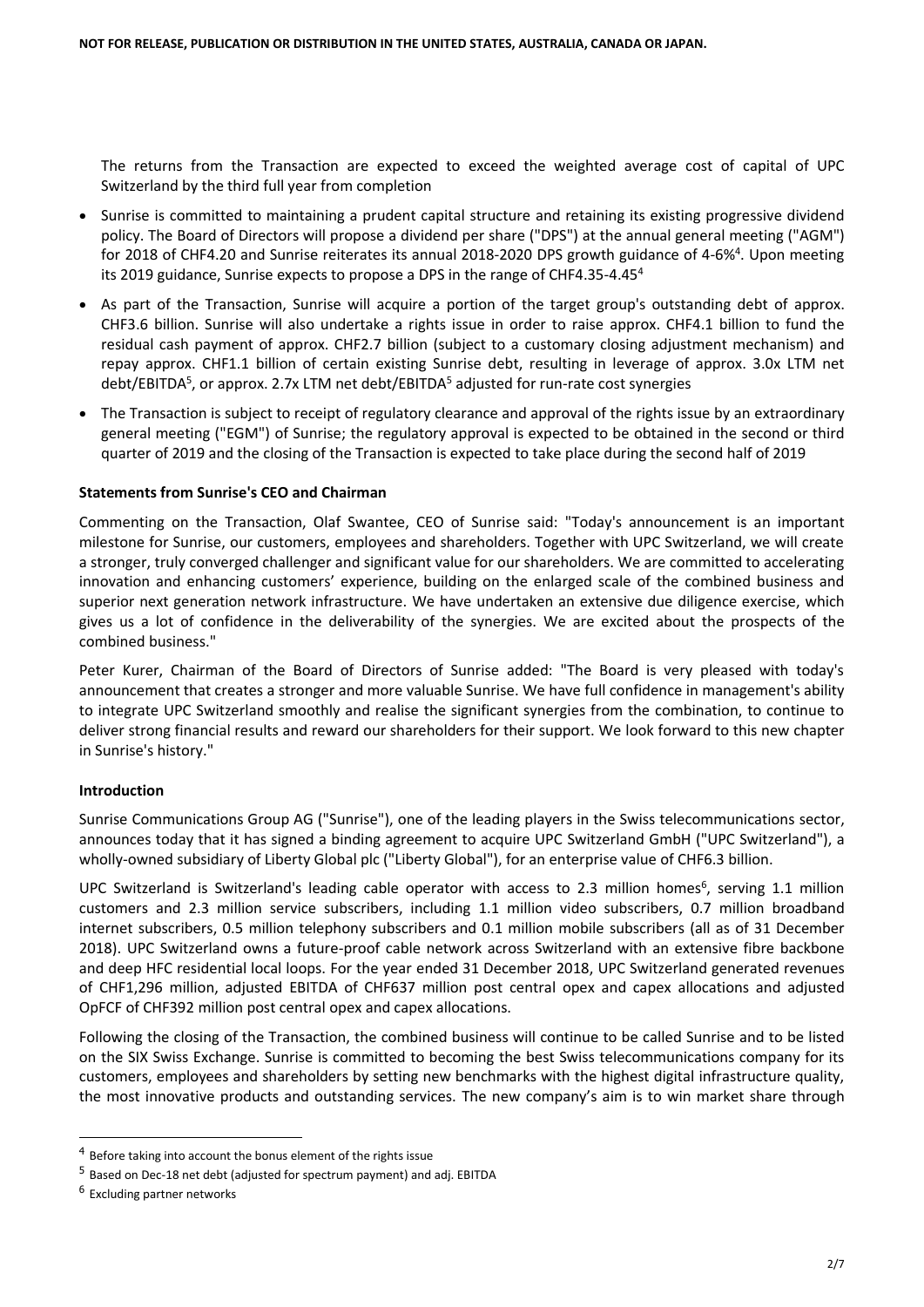quality, innovation and competitive pricing. The combined group will be better positioned to drive competition with direct benefits for the Swiss economy and consumers.

# **Benefits of the Transaction**

*Reinforces Sunrise's position as the leading converged challenger* – UPC Switzerland is an attractive and complementary asset, delivering high-speed broadband and proprietary TV content as well as ownership of a 17,500 km fibre network. The combination of Sunrise and UPC Switzerland will form a fully converged nationwide challenger across all elements of the 4P bundle, including wholesale fibre, cable and mobile. The Transaction will further strengthen Sunrise's position as a strong #2 player in mobile, TV, fixed broadband and fixed voice with 1.8 million mobile post-paid (~24% share), 1.2 million broadband (~30% share) and 1.4 million TV customers (~31% share) (as of 30 September 2018). The enlarged scale of the new company will enable Sunrise to continue its drive for innovation and investment in new services, and pursue growth by providing innovative and competitively priced offers.

*Secures superior next generation fixed network infrastructure* – Sunrise has repeatedly been recognized as a bestin-class 4G mobile network in Switzerland and recently acquired the strategically important frequencies in the 3.5 MHz band for its "5G for People" strategy. The Transaction further enhances Sunrise's next generation fixed network infrastructure by combining its existing FTTH footprint, covering approx. 30% of homes, with the advanced cable network of UPC Switzerland, covering approx. 60% of homes. It will also enhance a clear roadmap to 1Gbps speeds via DOCSIS 3.1 upgrades that will enable up to 10Gbps over time, providing a superior customer experience. The capacity of the UPC Switzerland network is well dimensioned and can handle higher speeds and volumes with limited incremental investments, which have been factored in. The new company will provide a genuine, fully integrated alternative telecommunications infrastructure for Switzerland.

*Augments differentiated convergent offers for both B2C and B2B customers* – UPC TV, the industry leading video platform of UPC Switzerland launched in October 2018, offers a series of state-of-the-art features, including a bestin-class TV app, 4K box, voice control and differentiated content (e.g. MySports), which will complement Sunrise's established position in TV. Sunrise customers will benefit from enhanced bundled offers, and UPC Switzerland customers will benefit from improved mobile communication offers including mobile internet and others. At the same time, UPC Switzerland's fixed B2B business (#2 behind Swisscom) will enhance growth and add scale to Sunrise's strongly growing B2B business, with the ability to cross-sell converged mobile and fixed products and deliver an exceptional customer experience across the full product range. Both organizations are committed to superior customer experience and leading digital innovation.

*Demonstrable value creation through cost & capex synergies* – Sunrise expects to generate substantial in-market cost and capex synergies with an annual run-rate of approx. CHF190 million<sup>7</sup> by the third full year post completion, equivalent to an NPV of approx. CHF2.4 billion after integration costs. The cost and capex savings are underpinned by the high wholesale costs of both businesses i.e. MVNO access costs for UPC Switzerland and fixed access costs for Sunrise. In addition, further savings will come from network integration, the consolidation of IT operations & development, procurement optimization and combined marketing & branding activities. The combined company will further invest in customer services to address the enlarged customer base. Duplicate functions, mainly at managerial level and administrative functions, will be optimized whilst the impact on frontline staff is expected to be moderate in light of the comparatively smaller store footprint of UPC Switzerland. The in-market nature of the Transaction is expected to substantially reduce the execution risks associated with the delivery of synergies.

*Significant potential for further growth* – Sunrise has a significant opportunity to use its leading brand, extensive distribution network and scale to improve the current negative trajectory of UPC Switzerland by cross-selling fixed broadband and TV offers to existing Sunrise customers. Sunrise also expects to be able to cross-sell its mobile services to UPC Switzerland customers and offer new services, using both companies' products and networks. As a

-

<sup>&</sup>lt;sup>7</sup> Before integration costs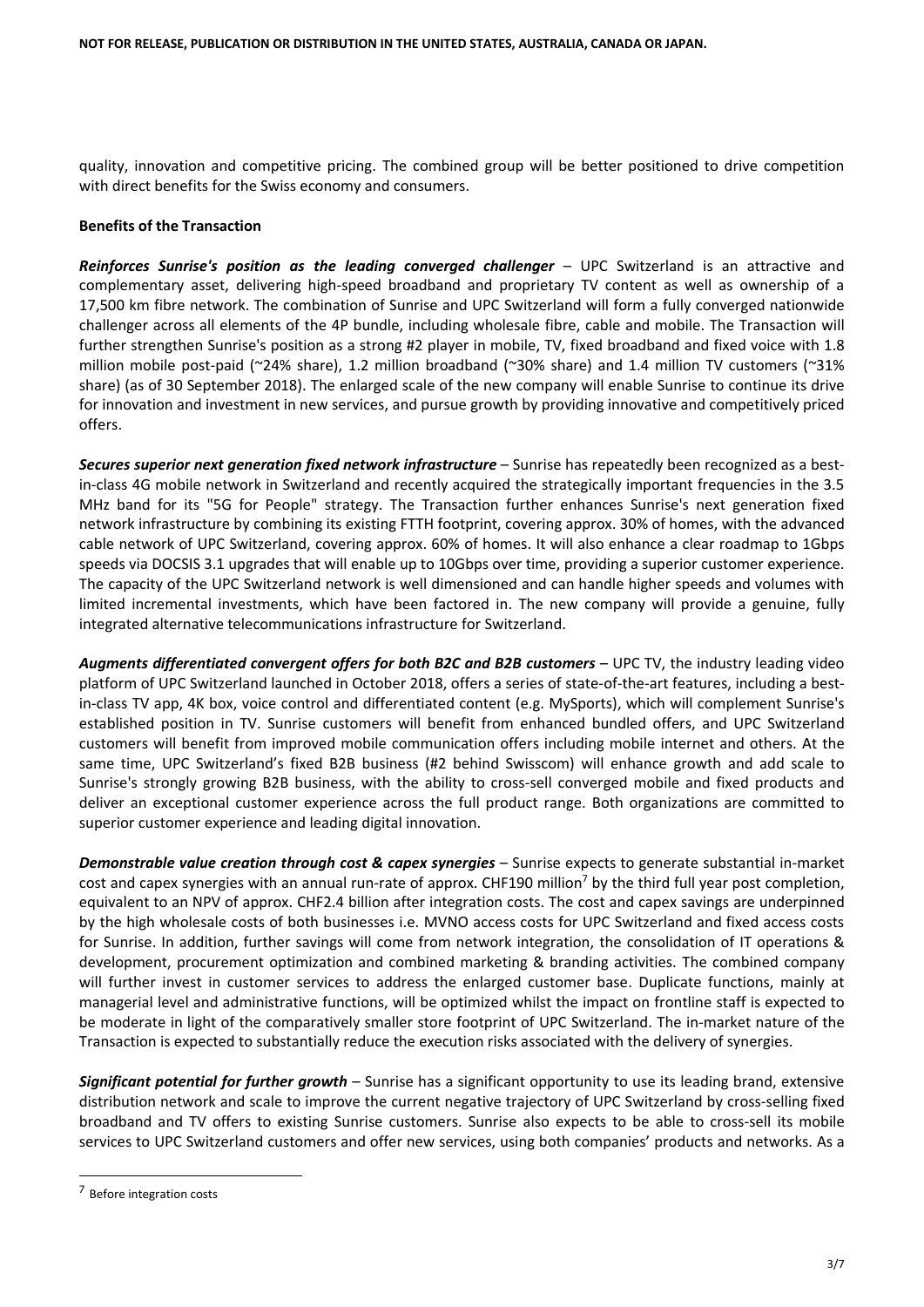result, Sunrise expects revenue synergies with an annual run-rate of approx. CHF45 million by the fourth full year post completion, equivalent to an NPV of approx. CHF0.4 billion after integration costs.

*Financially attractive transaction* – The Transaction values UPC Switzerland at a multiple of 8.0x 2018A adj. EBITDA and 10.9x 2018A adj. OpFCF after run-rate cost and capex synergies of approx. CHF190 million, and 9.9x 2018A adj. EBITDA of CHF637 million and 16.1x 2018A adj. OpFCF of CHF392 million before synergies (all figures are post central opex and capex allocations)<sup>8</sup>. These multiples compare favourably to recent European convergence transactions, even more so when considering Switzerland's low tax and interest rates. The Transaction is accretive to Sunrise's free cash flow per share from the first year post completion, adjusted for run-rate cost and capex synergies and integration costs. The returns from the Transaction are expected to exceed the weighted average cost of capital of UPC Switzerland by the third full year from completion.

# **Financing**

Sunrise intends to finance the enterprise value of CHF6.3 billion through a combination of newly raised equity capital and the assumption of the target group's outstanding senior notes and senior secured credit facilities. As part of the Transaction, Sunrise will take on all of the target group's then outstanding senior notes and senior secured credit facilities (relating to the outstanding senior secured notes issued by UPCB Finance IV Limited and UPCB Finance VII Limited) for an aggregate principal amount of approx. CHF3.6 billion, resulting in a residual cash payment from Sunrise to Liberty Global of approx. CHF2.7 billion (subject to a customary closing adjustment mechanism).

Sunrise intends to raise approx. CHF4.1 billion of new equity capital in form of a rights issue which has been fully underwritten, subject to a resolution by Sunrise's general meeting of shareholders, by a banking syndicate led by Deutsche Bank and UBS as Joint Global Coordinators and Joint Bookrunners. The syndicate will also include Morgan Stanley as Joint Bookrunner. The proceeds of the rights issue will be used to: (i) fund the cash payment to Liberty Global of approx. CHF2.7 billion; (ii) as soon as reasonably practicable on or after the completion of the Transaction, fully redeem the CHF200 million 1.5% senior secured notes due 2024 issued by Sunrise and prepay and cancel at least an aggregate principal amount of CHF910 million under Sunrise's existing term loan facilities; and (iii) pay estimated transaction costs of approx. CHF0.2 billion. Sunrise has secured (subject to satisfying customary conditions precedent) an amendment and extension of up to CHF500 million of its existing term loan facility and CHF200 million of its existing revolving credit facility for a period of 5 years following the completion of the Transaction.

Sunrise intends to seek approval for the rights issue at an EGM and the definite terms of the rights issue are expected to be determined and communicated on or around the date of the EGM.

Including the impact of the rights issue Sunrise expects that the Transaction will result in leverage of approx. 3.0x LTM net debt/EBITDA<sup>9</sup>, or approx. 2.7x LTM net debt/EBITDA<sup>9</sup> adjusted for run-rate cost synergies. Sunrise intends to achieve an investment grade rating in the medium-term.

The Board of Directors of Sunrise will propose a dividend per share at the AGM for 2018 of CHF4.20. Post completion of the Transaction, Sunrise is committed to retaining its existing progressive dividend policy with an annual DPS growth guidance of 4-6% for 2018-2020<sup>10</sup>. Upon meeting its 2019 guidance, Sunrise expects to propose a dividend in the range of CHF4.35-4.45 per share<sup>10</sup>.

# **UPC Switzerland outlook**

-

Sunrise expects that the standalone, pre-synergies financial trends of UPC Switzerland will be negative in 2019 and decline by an amount broadly similar to the decline in 2018. Thereafter, Sunrise expects the trajectory of UPC

 $^8$  Includes central opex allocations and central capex allocations (reclassified into opex under Sunrise reporting from capex under Liberty Global reporting)

<sup>&</sup>lt;sup>9</sup> Based on Dec-18 net debt (adjusted for spectrum payment) and adj. EBITDA

 $10<sup>10</sup>$  Before taking into account the bonus element of the rights issue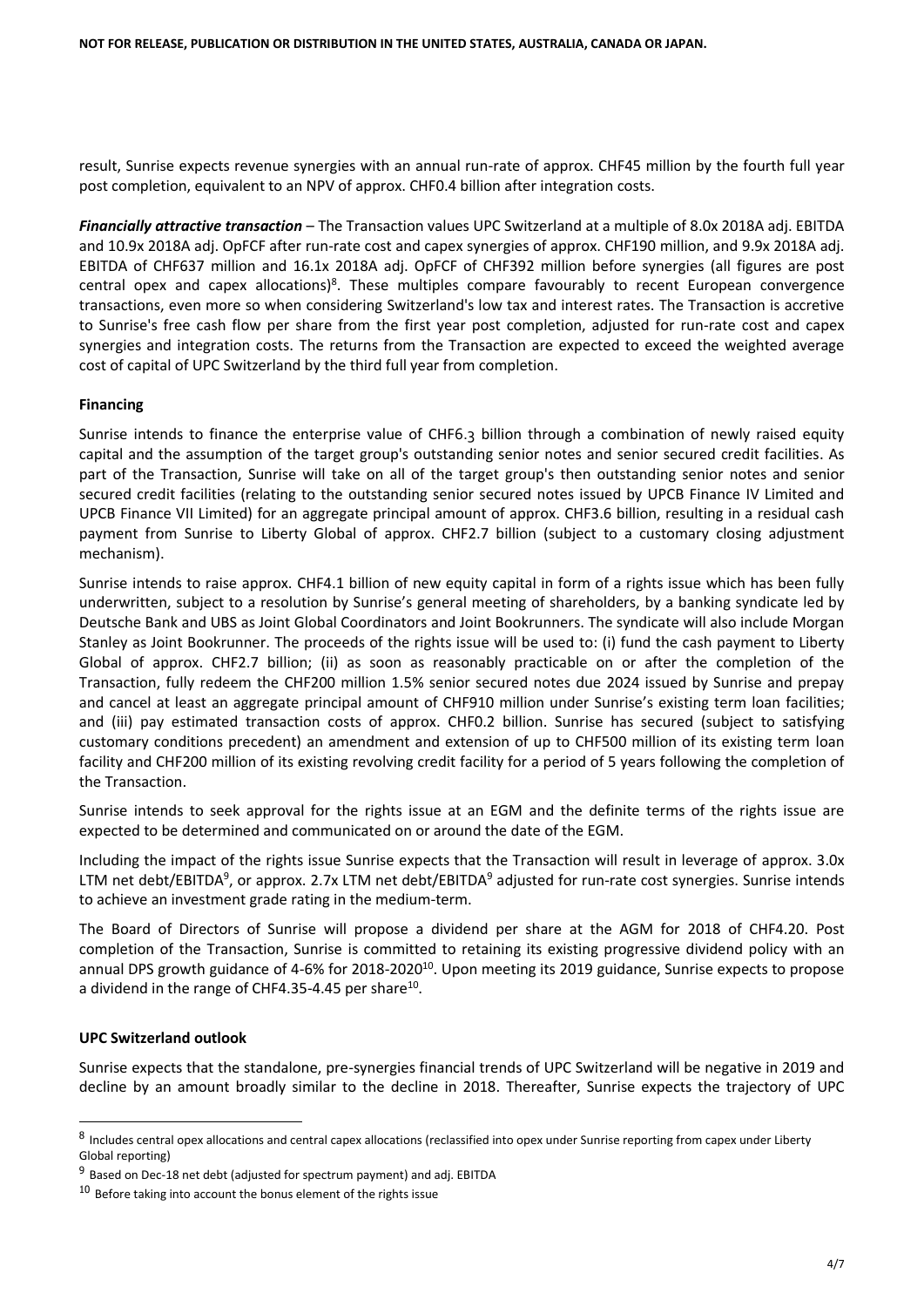Switzerland to stabilize as operational initiatives, including the new advanced UPC TV video platform and convergent offerings, drive better commercial and financial performance. Capex is expected to increase slightly in 2019 as a result of the start and preparation of the roll-out of DOCSIS 3.1 upgrades and UPC TV.

## **Transitional services agreement**

In conjunction with the Transaction, Sunrise has entered into a transitional services agreement with Liberty Global for a period of up to 4 years post completion of the Transaction, with an option to extend by another 12 months. Liberty Global will provide certain transitional services to Sunrise, principally comprising of IT, TV, entertainment, connectivity and other support services. The total charge to Sunrise for these transitional services will be equivalent to approx. CHF90 million (including fixed and variable components) during the first year following completion of the Transaction. This annual charge has been fully included in the transaction figures set out in this announcement and is expected to reduce over time as the businesses are increasingly integrated into the combined business.

## **Completion**

The completion of the Transaction is subject to receipt of customary regulatory clearances and completion of the rights issue. Sunrise expects to obtain regulatory approval in the second or third quarter of 2019 and to close the transaction in the second half of 2019. Sunrise has agreed to pay a termination fee of CHF50 million which would become payable in case the Transaction is not completed, subject to certain exceptions.

#### **Transaction advisers to Sunrise**

Deutsche Bank and UBS are acting as lead financial advisers on the Transaction and as Joint Global Coordinators and Joint Bookrunners on the rights issue. Morgan Stanley is acting as financial adviser, having provided a fairness opinion to the Board of Directors of Sunrise on the financial terms of the Transaction, and as Joint Bookrunner on the rights issue. Lenz & Staehelin is acting as lead legal adviser, Meyerlustenberger Lachenal, Latham & Watkins, Slaughter and May and NautaDutilh are acting as legal advisers. PricewaterhouseCoopers and Deloitte are acting as accounting and tax and structuring advisers, respectively.

## **Roadshow**

Details of the roadshow will be published on the Sunrise website: <https://www.sunrise.ch/ir>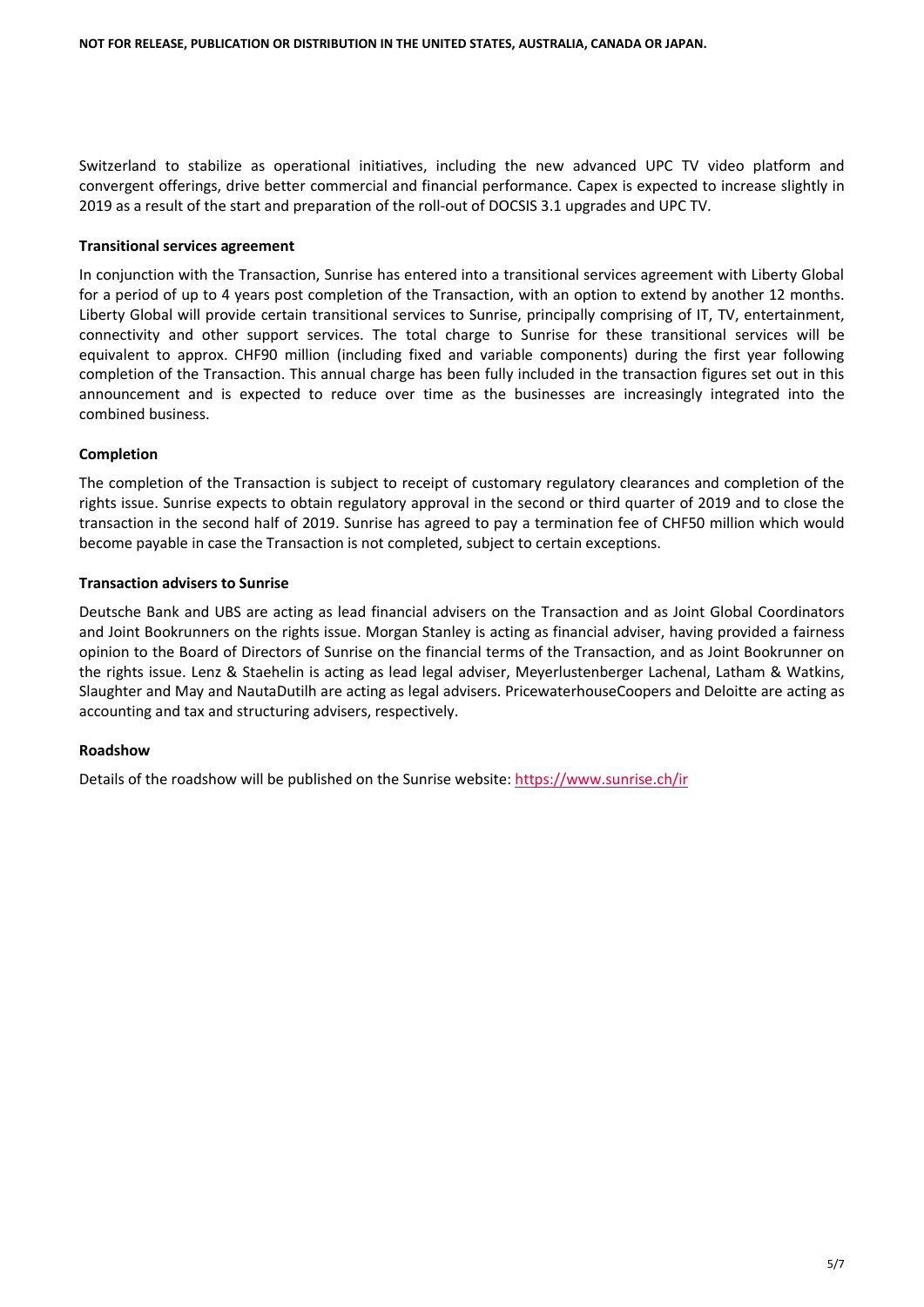## **Key financial metrics (2018)**

| (CHFm, unless otherwise stated)                                 | <b>Sunrise</b> | <b>UPC Switzerland</b> | Combined <sup>1)</sup> |
|-----------------------------------------------------------------|----------------|------------------------|------------------------|
| Revenue                                                         | 1,876          | 1,296                  | 3,173                  |
| % arowth                                                        | 1.2%           | (3.7%)                 | $(0.9\%)$              |
| Reported EBITDA (Sunrise) / OCF (UPC Switzerland) <sup>2)</sup> | 602            | 732                    | 1,335                  |
| EBITDA adjustments <sup>3)</sup>                                | (1)            | (1)                    | (3)                    |
| Central opex allocations <sup>4)</sup>                          | 0              | (32)                   | (32)                   |
| Central capex allocations <sup>5)</sup>                         | 0              | (62)                   | (62)                   |
| Adj. EBITDA (post central allocations)                          | 601            | 637                    | 1,238                  |
| % margin                                                        | 32.0%          | 49.1%                  | 39.0%                  |
| Total capex                                                     | (303)          | (245)                  | (548)                  |
| Capex adjustments <sup>6)</sup>                                 | 60             | 0                      | 60                     |
| <b>Recurring capex</b>                                          | (243)          | (245)                  | (488)                  |
| Adj. OpFCF                                                      | 358            | 392                    | 750                    |
| % cash conversion                                               | 59.6%          | 61.6%                  | 60.6%                  |

Note: Sunrise financials audited under IFRS standards; UPC unaudited financials under US GAAP standards

1) Aggregated figures not reflecting an IFRS accounting framework

2) As per LGI reporting

3) As per Sunrise reporting

4) Excluding CHF3m of CEE management recharge adjustment

5) Reclassified into opex under Sunrise reporting from capex under Liberty Global reporting

6) Adjusting for upfront investments in landline access utilities

#### **Implied valuation multiples reconciliation (2018 UPC Switzerland financial metrics)**

| (CHFm, unless otherwise stated)            | <b>Sunrise reporting</b> | <b>Liberty Global reporting</b> |
|--------------------------------------------|--------------------------|---------------------------------|
| EV                                         | 6,300                    | 6,300                           |
| OCF <sup>1</sup>                           | 732                      | 732                             |
| Adjustments <sup>2)</sup>                  | (1)                      | 0                               |
| Central opex allocations <sup>3)</sup>     | (32)                     | (32)                            |
| Central capex allocations <sup>4)</sup>    | (62)                     | 0                               |
| Adj. EBITDA (post central allocations)     | 637                      | 700                             |
| Central capex allocations                  | 0                        | (62)                            |
| Recurring capex                            | (245)                    | (245)                           |
| Adj. OpFCF                                 | 392                      | 394                             |
| EV / Adj. EBITDA                           | 9.9x                     | 9.0x                            |
| EV / Adj. OpFCF                            | 16.1x                    | 16.0x                           |
| EV / Adj. EBITDA (post run-rate synergies) | 8.0x                     | 7.4x                            |
| EV / Adj. OpFCF (post run-rate synergies)  | 10.9x                    | 10.8x                           |

Note: Sunrise financials audited under IFRS standards; UPC unaudited financials under US GAAP standards

1) As per LGI reporting

2) As per Sunrise reporting

3) Excluding CHF3m of CEE management recharge adjustment

4) Reclassified into opex under Sunrise reporting from capex under Liberty Global reporting